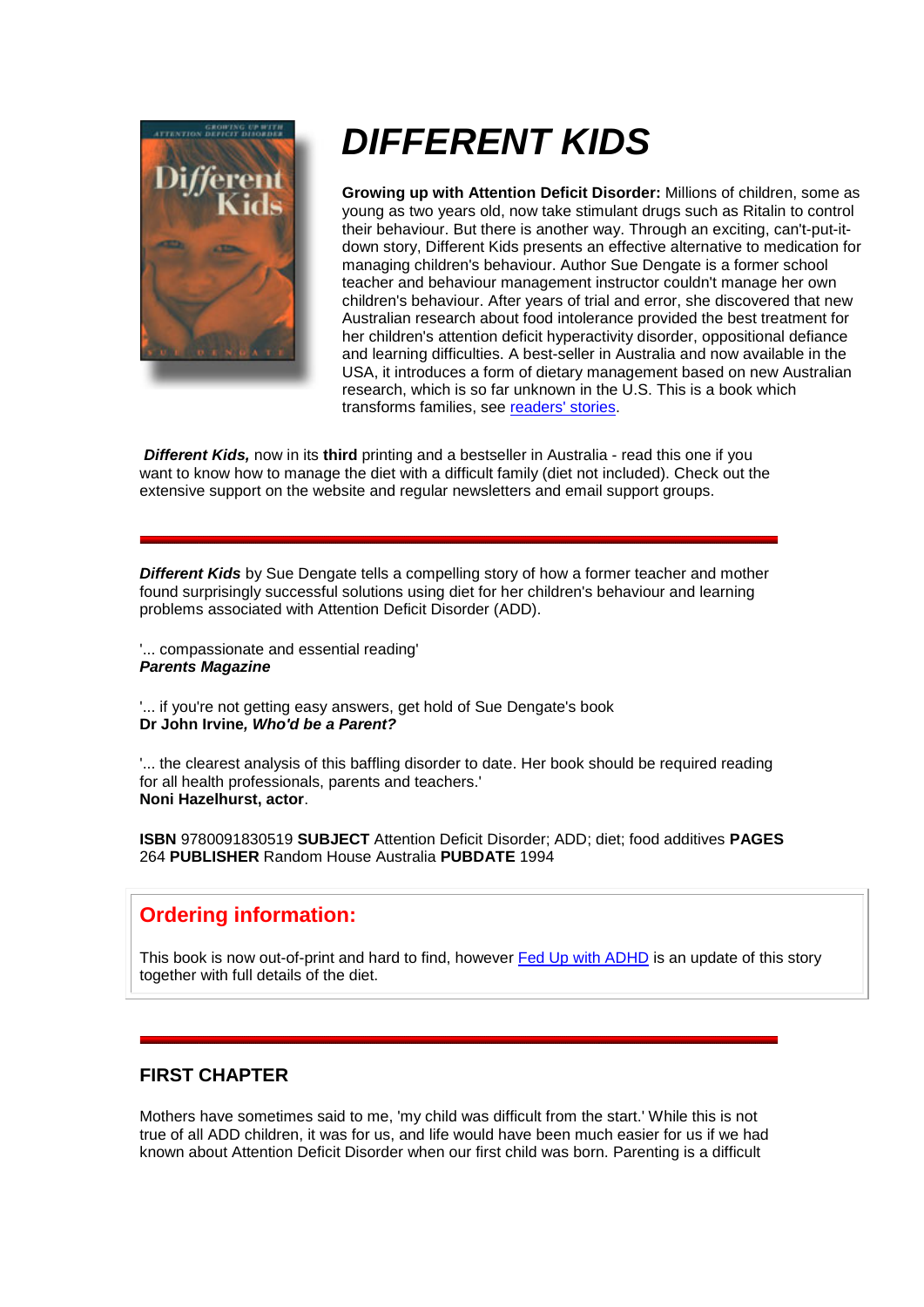job for anyone. Our problems started when we took our daughter home from the hospital in New Zealand, although even by then there were a few missed clues.

Rebecca was an attractive baby. When she was four days old I overheard a nurse saying, 'Come and have a look at Mrs Dengate's baby, she's a real peach,' and I glowed with pride. The two nurses bent over the crib.

'She looks like a two-year-old, the way she sleeps,' mused one. It was true. Rebecca had none of the clenched-fist tension of other newborns, but lay sprawled in what I interpreted at the time as a relaxed posture, but now know indicated low muscle tone. I also noticed that the top fold of one of Rebecca's ears was 'stuck down'. It was barely noticeable unless you looked closely. Dismissing it as a tiny birth defect, I forgot about it until years later when I found a scientific paper suggesting minor physical irregularities like this as a predictor of ADD.

These were to be the first of many clues which would be misinterpreted and rationalised, remaining unrecognised as part of a larger pattern for seven gruelling years, until a pediatrician confirmed what we had come to suspect, that our beautiful baby had been born with a hidden handicap.

'It's a six-week siege,' our friends had told us. 'After that you start getting into a routine.' Six weeks turned into eight, then ten, and I started to feel mystified about the 'easy' babies described in the baby book. In fact, we ended up feeling that our siege lasted for nine years, but in those first four months, things were desperate. There were always heaps of unfolded washing, unmade beds and piles of washing up. I was always exhausted. Howard worked a full day at work then came home to a mess and started cooking and cleaning up.

Rebecca spent a lot of time crying. We carried her around and waited for her to become the settled baby promised by our childcare book. Our doctor prescribed a drug, now considered not safe, to help with colic.

A friend advised me to watch what I ate. 'I'm not going to stop eating fruit at the beginning of the stone fruit season,' I protested, but trial and error showed that fruit obviously did affect Rebecca. Since we paid for each lapse with a couple of hours of inconsolable screaming, I was motivated to stick to my limited diet and by the time Rebecca was four months old I found I had a more settled baby if I avoided all fruit except bananas and some vegetables. This supersensitive condition gradually improved. My husband Howard had hay fever, so we knew we were considered to be an allergy-risk family. I considered myself free of allergies and was surprised when I developed hay fever that year for the first time. 'Keep breastfeeding,' the breastfeeding counsellor told me. 'She's likely to develop more problems if switched to formula.'

Sleep disturbance in ADD children can vary from difficulty falling asleep or frequent night waking to sound sleepers who are prone to night terrors or sleeptalking. Of course, we didn't know what we were dealing with, and I had thought that sleep came naturally to babies, but even when she was obviously exhausted Rebecca would not drop off to sleep. I have always been the sort of person who falls asleep when my head hits the pillow, and I need a good night's sleep to function. Exhausted by the infectious hepatitis I developed when Rebecca was seven weeks old I followed the rule 'sleep when your baby sleeps'. I would feed Rebecca to sleep then fall into a deep sleep myself, only to be woken by her cries half an hour later. At night she woke often and was becoming less rather than more settled.

Before our marriage I had spent three years backpacking around the world. The highlight of my travels was the seven months I spent in the mountains of Nepal, trekking more than 2000 kilometres, mostly alone. During these treks I often stayed with families in one-roomed huts, unthinkingly observing the mothers breastfeeding, carrying and sleeping with their babies. I was an only child of older parents, so the mothers in Nepal provided me with my first role models. 'I can't remember the mothers in Nepal having these problems,' I thought. 'The